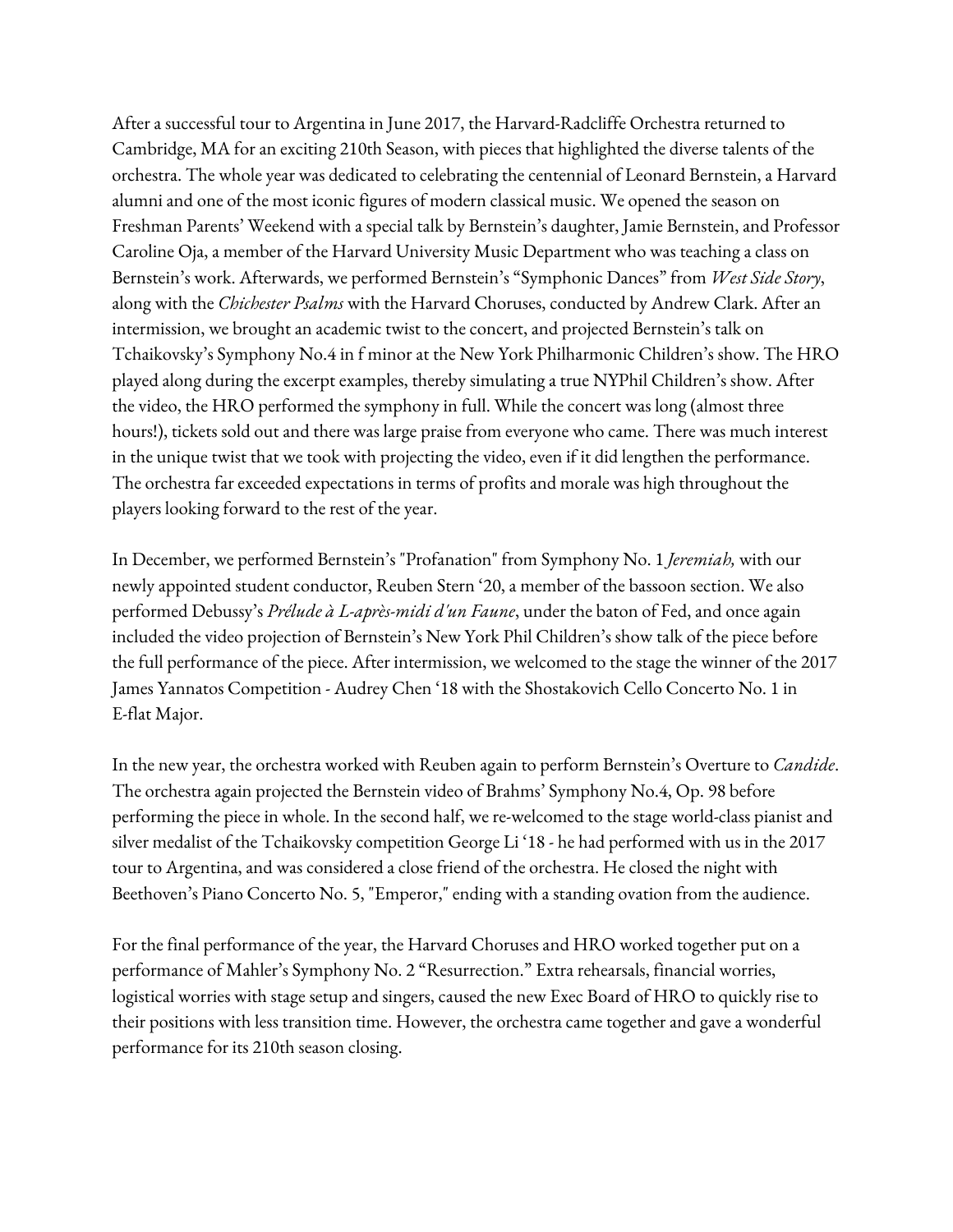In the midst of the orchestra's season, the orchestra itself and select members were busy representing HRO throughout campus. In October, a subgroup of the orchestra calling themselves the HRO Chamber Players performed Stravinsky's *L'Histoire d'un Soldat*, with narration by members of the Harvard University Music Department: Professor Tom Kelly, Professor Anne Shreffler, and conductor Maestro Edward Jones. The students, Erica Chang '19 (clarinet), Steve Ekert '20 (bassoon), Topher Colby '20 (trombone), Kai Trepka '20 (percussion), NEC ringers Ross Wightman (bass) and Andrew Heath (trumpet), and myself on violin, were led by HRO alum Elias Miller '16. During the Mahler preparation, HRO performed Overture to *Candide* at the Harvard Foundation fundraiser celebration - a touching end considering the orchestra had opened the fundraiser with the same piece 5 years prior.

As a finalé to the season and the Class of 2018's end with HRO, the orchestra was invited to perform the Beethoven Emperor concerto with legendary André Watts to kick off Arts First 2018 festival. At this performance, André Watts was presented with the 2018 Luise Vosgerchian Teaching Award, Harvard's highest music award recognizing an outstanding educator. All members of the orchestra was honoured to perform with such an exemplary teacher and pianist in the presence of many important members of Harvard's community, including students, professors, and directors. President Drew Faust was also present and came to the green room to greet André Watts and students after the performance. The performance itself also had an outreach educational component to it. Members of the Argentinian ringers that we played with during tour were visiting that week, and they were able to play with us as part of a continuation of our tour outreach.

Financially, the orchestra started the season off in the red zone due to a Tour that barely made the fundraising deadline to travel to Argentina. We faced setbacks in tour preparations from getting personal and company donations on the ground in Argentina during its economic crisis. However, we worked with the HROF and Fed to create a budget and concert plan for the season that would allow us to put on cohesive concerts that pertained to the Bernstein centennial theme while still being conservative with our projected profits and applying strong cost management. Our increased publicity efforts linked with strong soloists, pieces, and unique academic setting brought us large audience members that boosted the orchestra morale along with bringing in high profits to make up for tour deficits and put us in a good place to still be financially stable even after a project like Mahler 2.

Each concert, we spend money on ringers, coaches for sectionals, any rental pieces, performance recording, poster and program printing, and any instrument rental. In the case of professional singers, HRO must also budget for singers' travel and accommodation, along with the contract fee. We receive aid from the HROF for our coaches and ringers and HRO also tries every concert cycle to save money in hiring alumni in the area, NEC students, or having divided rehearsals if sectionals aren't deemed to be necessary as sections learn their parts.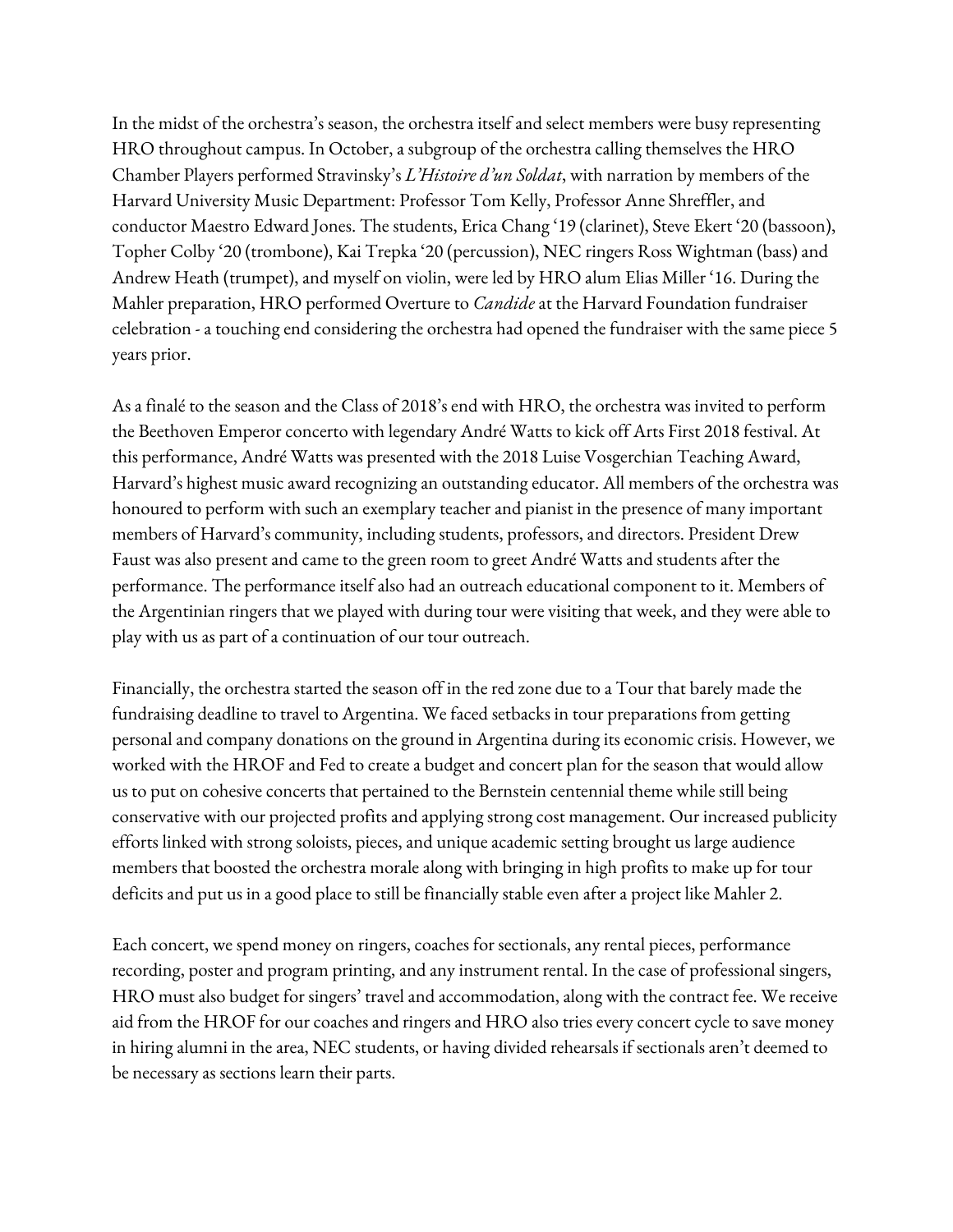In previous years, HRO had stipends for members-only lessons and instrument checkups and tweaking (including strings). There would be days (a Saturday or Sunday morning) when one or two instrument restorers would come on campus and students could go for check ups or arrange for appointments if an alteration is needed (from fixing cracks, rehairing bows, or other instrument issues that winds and brass have that I'm not experienced with). The Harvard Office for the Arts still is housing a special portion of the lesson subsidy for HRO students, but we no longer have the funds to support (at least to a certain degree) strings, checkups, and any alterations instruments may need during the year, especially during the extreme seasonal changes. I know that many students, including me, would appreciate having the opportunity to have my instrument checked without going through the pains of making a separate appointment, especially if I don't think anything needs extreme tweaking. Any extra funds channeled into this area may over time help the overall sound quality of the orchestra as well if instruments are kept in good condition. A larger budget for lesson subsidies may allow more students to take lessons if financial barriers aren't a problem anymore.

We had a large influx of freshmen this year, per usual. However, the retention rate of the class of 2020 was also very high -- a product of a successful tour of extra off campus musical bonding. Looking at the numbers, we concluded that the high number of freshmen wasn't because of a lower retention rate -- the retention rate for this season was very high. The larger need for new members came from the fact that the Class of 2017 was an unusually large class for HRO, so many more spots were open at auditions this year for new members. Even though the numbers and analyses show greater social cohesion within the orchestra, there is a concern amongst the upperclassmen that there is a cycle of growth and decline in the group's cohesion in relation to each class' size and how members as freshmen viewed the friendship and teamwork amongst the seniors upon their induction to HRO. The Class of 2018 is smaller and not as cohesive a unit as, for instance, the Class of 2017 was. Many view this potentially stemmed from the fact that, according to members of '17, the seniors their freshman year ('14) were very welcoming as a group and served as mentors, and members of '20 refer to '17 members as older mentors, friends, and "HRO parents". Meanwhile, the Class of 2018 wasn't as close to its seniors, as both grades were relatively small to the Class of 2017 and 2014, and many if not most members either left or left and came back senior year instead of staying all four years. Seniors this year worked on being more approachable and reaching out to new members more often, so hopefully the previously mentioned pattern will start to break down.

I believe that the Harvard-Radcliffe Orchestra Foundation could help the retention problem through helping to tie current students to alumni in the area or abroad. Many students travel all around the country and world, especially during the summer, so any interactions with alumni don't necessarily need to be Boston-based. If students are made aware of the alumni ties and community and are welcomed into this group early on in their freshman year, they may feel a stronger connection to the orchestra. In the case where the senior class may not be able to fulfill the role of mentor and friend to students, recent alumni may be able to step in help out any freshmen who wish to have someone to